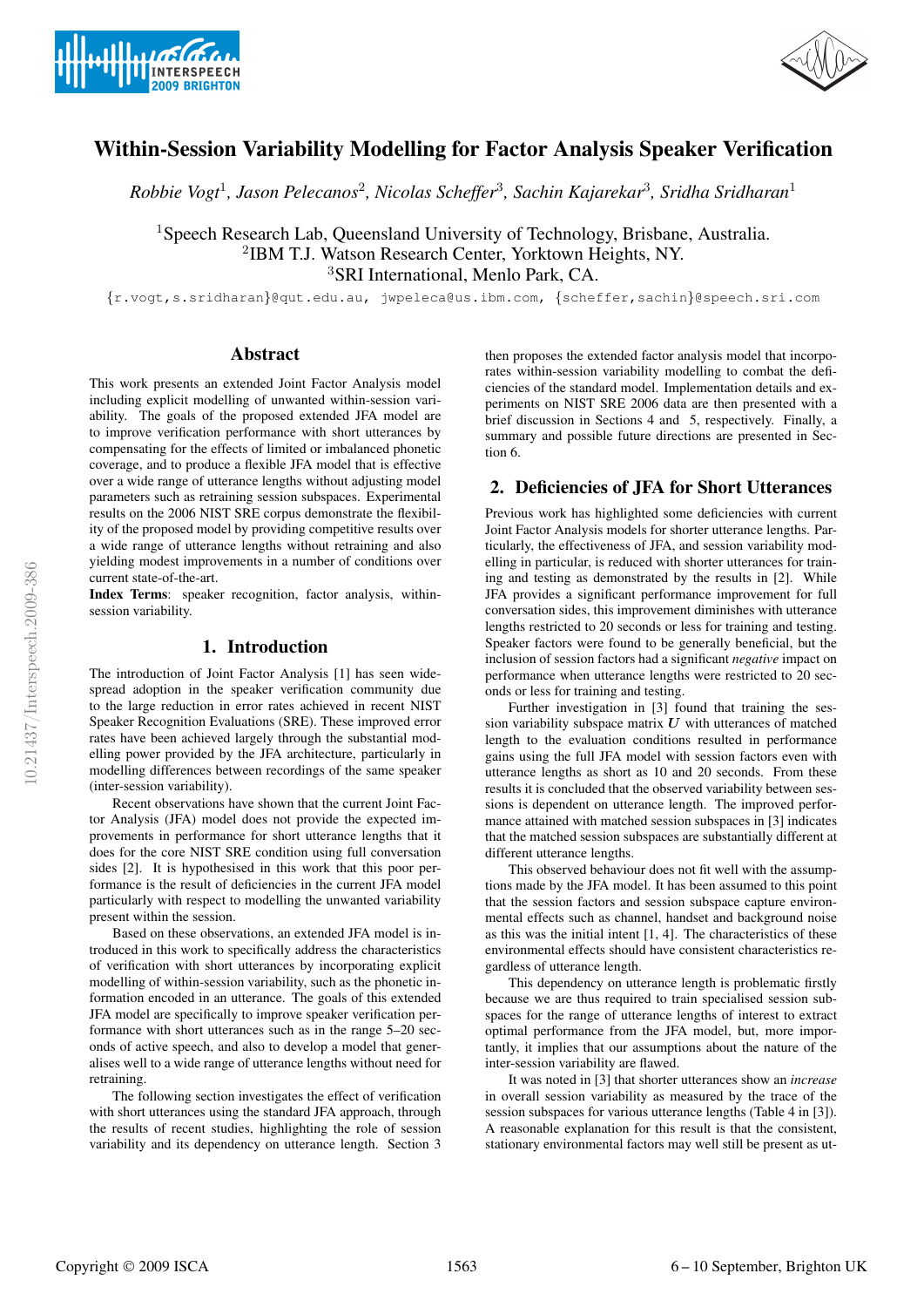terances become shorter, but an additional source of variability is becoming more apparent with reducing utterance length.

One hypothesised source of this extra captured variability is the variability introduced by the speech content, that is the phonetic information encoded in the speech. This is unwanted variability in the context of text-independent speaker recognition. For typical NIST conversation lengths, there is likely to be a reasonable coverage of the phonetic space and the effects of phonetic variability will largely average out. For utterances of only a few seconds in length, however, there will be very poor coverage of the phonetic space, and differences in the particular observed phones have the potential to result in significant biases in the produced speaker model estimate.

## 3. Modelling Within-Session Variability

This work extends the current JFA model. The goals of extending the model are two-fold:

- 1. To produce better performance from the JFA model in the specific case of short utterances, through using a model that better fits the underlying process.
- 2. To construct a JFA model that is effectively *independent of utterance length* in order to avoid the issues of retraining the session subspace for different length training and testing utterances. This is particularly relevant if an evaluation or application has mixed utterance lengths or the utterance length is not known a priori.

With these goals in mind, the approach taken in this work is to extend the JFA model by separating the sources of session variability—a collective term for all information *not* useful for identifying a speaker—into distinct and independent sources of *inter*-session variability and *within*-session variability. Central to the idea of observing and modelling within-session variability with the JFA model is the idea of dividing an utterance into a sequence of  $N$  short segments each described by a GMM mean supervector  $s_n$ ;  $n = 1, ..., N$ . While all of the short segment means in an utterance are constrained to have the same speaker and inter-session characteristics, they are permitted to vary in a very low dimensional within-session variability subspace. The complete FA model for a short segment  $n$  of an utterance is therefore

$$
s_n = m_s + \boldsymbol{U}_I \boldsymbol{x} + \boldsymbol{U}_W \boldsymbol{w}_n,
$$

where  $m<sub>s</sub>$  is the usual JFA speaker mean [1] given by

$$
m_s=m+Vy+dz.
$$

The reader is referred to [1] for a detailed description of the standard JFA model. While  $x$ ,  $y$  and  $z$  are all held constant for an utterance, there will be independent within-session factors,  $w_n$ , for each short segment *n*.

In this extended model, inter-session variability is modelled as an offset  $U_I x$  to the GMM mean supervector. That is,  $U_I$ is equivalent to U in the standard JFA model, except that  $U_I x$ is intended to strictly represent only constant environmental effects such as handset and channel. A goal therefore is to train  $U_I$  in such a way as to capture only stationary environmental effects that are independent of utterance length.

Additionally, within-session variability is modelled over a shorter time span than the inter-session variability to capture and remove transient effects within an utterance.

Following the hypothesis that phonetic variability is the dominant source of this transient, within-session variability, this work explores modelling within-session variability for short segments that are aligned with open-loop phone recogniser (OLPR) transcripts. Using this alignment, each phone instance in the OLPR transcript is mapped to a short segment (only the start- and end-times from the phone instances are retained, while the phone labels are disregarded).

The OLPR transcripts are derived from the BUT Hungarian phone recognition system [5]. This phone recogniser has previously been shown to be effective for a number of applications including speech activity detection and language recognition. On the Mixer date used in recente SRE's, this recogniser produces phone events with an average length of 10 speech frames.

There are other potential methods of segmenting an utterance which may deserve pursuing. One potential option is to simply segment the active speech of an utterance at regular intervals, say 0.1–1 seconds of active speech. This has the advantage of not requiring a phone recogniser, and a consistent segment length may result in more consistent  $w_n$  estimates. Another possibility is aligning segments with syllables, allowing the segments to be centred around high-energy syllable nuclei. This may provide better quality  $w_n$  estimates due to cepstral representations of high-energy voiced speech generally being less affected by environmental effects but would obviously require syllable transcripts or some method of recognising syllable-like event boundaries, such as used in [6].

#### 4. Implementation

Several systems were developed for comparison in this work. Details of these systems are presented below.

#### 4.1. Baseline JFA System

The baseline system for this evaluation implemented the standard JFA model introduced by Kenny, *et al.* [1] for speaker modelling. This implementation was based on a "small" system comprising 512-component, gender-independent GMM's with 39-dimensional MFCC-based features. Details of the features and UBM training data are given in [7].

For simplicity and efficiency, this system implemented dot product scoring for the verification trials as described in [8]. Channel compensation was also applied to the statistics for both training and testing utterances in the manner described in [8]. Gender-dependent ZT-norm was also applied using around 300 utterances per gender.

Gender-independent JFA parameters for the baseline system were trained on a relatively small subset of Mixer data, more specifically,  $U$  and  $V$  were trained on SRE 04 utterances from around 300 speakers while  $d$  was trained on a disjoint set of utterances from 57 speakers mostly from SRE 05. The subspace dimensions were limited to 100 speaker factors and 50 session factors. This baseline configuration was chosen to be representative of a larger state-of-the-art JFA system while requiring a dramatically reduced computational load.

#### 4.2. Matching  $U$  to the Utterance Length

This system is identical to the baseline system in most aspects except in the data used to train the session subspace transform  $U$ . Additional  $U$  matrices were trained using the same utterances as the baseline system, except the utterances were truncated in length to match the anticipated utterance lengths to be used in the experiments. In this way, additional  $U$  matrices specialised for 20-second and 10-second conditions were produced for this system, while  $V$  and  $d$  were unchanged. The choice of specialised session transform is made independently for training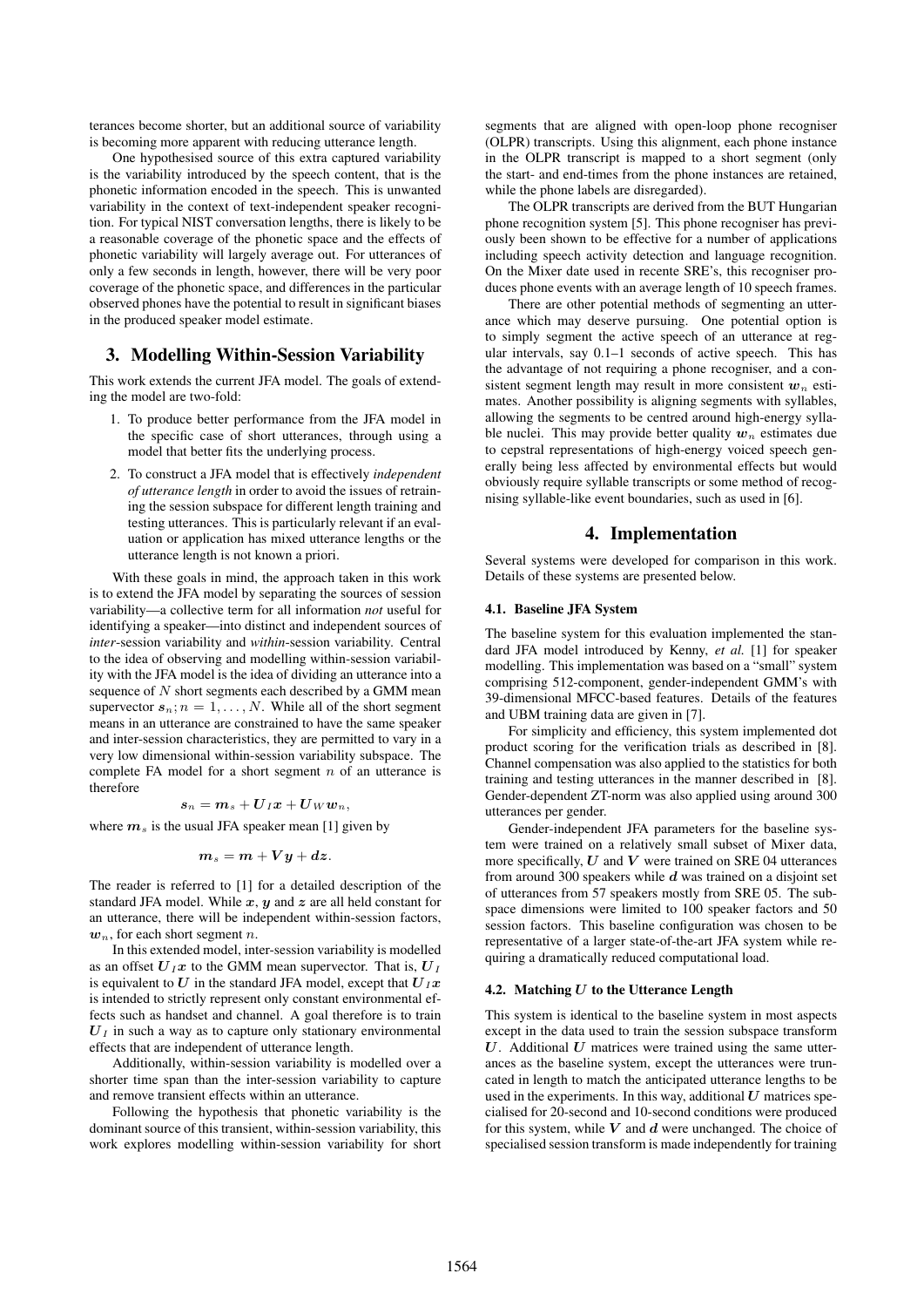

Figure 1: *Leading eigenvalues of the speaker, inter-session and within-session variability. The within-session subspace was trained on segments aligned to OLPR transcripts.*

and testing, therefore when the training length is different to the testing length different  $U$  matrices are used between training and testing (eg. whole conversation training, 10-second testing).

#### 4.3. Extended JFA System Incorporating Within-Session Modelling

The extended JFA system in these experiments was developed to be as similar to the baseline system as possible. The parameters of the standard part of the JFA model  $(U_I, V \text{ and } d)$  were identical to those used for the baseline system while the additional within-session subspace,  $U_W$ , was trained on a subset of approximately 100 utterances (2 from each of the 50 speakers). This training process is analogous to the training of  $U_I$ , except that  $U_W$  is trained to capture the dominant directions of differences between the short segments of the training utterances. The transcripts from the Hungarian OLPR [5] provided the segment alignment for the utterances used in estimating  $U_W$ . It is therefore expected that the within-session variability captured through this procedure will be dominated by phonetic information, however, it is also reasonable to expect variation in actual realisations of phones will also be present.

The leading eigenvalues of the speaker, inter-session and within-session variability resulting from this training procedure are plotted in Fig. 1. The raw within-session variability is evidently very high; approximately an order of magnitude greater than both the speaker and inter-session variability. The *effective* within-session variability over the length of an utterance, though, will be substantially less. For utterances of around 1– 10 seconds (or 10–100 phone events) within- and inter-session variability will be of similar magnitudes. As the utterance length increases to a full conversation side of approximately 100 seconds, the effect of within-session variability to the utterance as a whole will be effectively negligible, as expected, due to the averaging effect and sufficient coverage of the phonetic space.

During both speaker model training and testing, the effect of within-session variability was removed in an analogous fashion to the inter-session variability of the baseline system: For each short segment  $n$  of an utterance, the within-session factors  $w_n$  were estimated and the sufficient statistics compensated as in [8]. The compensated statistics for all of the segments in an utterance were then summed to give utterance statistics with within-session effects removed. These within-sessioncompensated statistics were then used in the same way as the usual utterance statistics in the baseline system.

# 5. Experiments

A system implementing the extended JFA model with withinsession variability was evaluated and compared against the standard and matched- $U$  JFA systems on the NIST SRE 2006 English-only, *1conv4w-1conv4w* condition. To investigate the performance of the systems with reduced utterance lengths, the *1conv4w-1conv4w* condition was again utilised however both the training and testing utterances were truncated to produce shorter utterances of 10 and 20 seconds. From the results in [2] and [3], the 10- to 20-second utterance length range appears to be the range at which the effectiveness of the standard JFA model is diminishing.

Table 1 presents EER and minimum DCF results comparing the variants of the JFA model. The first and second rows use the standard JFA model with 50 and 60 session factors, respectively. The third row shows the results with  $U$  matched to the length of utterance used for training and testing. The last row includes within-session variability modelling with 50 intersession factors and 10 within-session factors.

As reported in [3], matching  $U$  to the evaluation conditions provides an advantage over the standard JFA model. The matched system provided better performance in all short conditions over the baseline although the improvement for the 10-sec condition is quite modest.

Incorporating within-session variability modelling largely produced similar results to the matched- $U$  approach, improving on the standard JFA system for all shortened utterances. Additionally, at the EER operating point this approach gave the best performance at each utterance length, although only by a small margin. Results were less clear-cut when measured by minimum DCF.

From these results it can be seen that the introduction of within-session factors at least achieved one of the stated goals of producing a system that could be effective over a wide range of utterance lengths. While the matched system used a distinct  $U$  matrix for each utterance length tested, the parameters of the within-session modelling system were consistent across all trials. Thus, the within-session modelling approach provides a practical advantage over the standard JFA model through its flexibility.

The second goal of improving performance through more accurately modelling the unwanted variability has not been convincingly achieved with these results. Several factors may contribute to this outcome, such as the optimal choice of segmentation, but more importantly the approach to estimating the subspaces of the extended model used for these experiments was not at all tailored to the extended model. The effects of including within-session modelling on the speaker and inter-session subspaces are likely to be substantial. Future investigation of segmentation choice and proper integration of within-session modelling in the subspace estimation process may lead to significant improvements in performance of this extended model.

An added complication is introduced when the training and testing utterance lengths differ. In this case, the "matched" matrix  $U$  is different for training and testing. Table 2 presents results evaluated with a whole conversation for training but only 20 or 10 second testing utterances.

Again in this table the first row is the baseline approach using the standard JFA model. The results in the second represent a system with  $U$  independently matched to the utterance length for training and the utterance length for testing. Interestingly, while the matched- $U$  approach worked quite well with the same utterance lengths for both training and testing, it causes a degra-